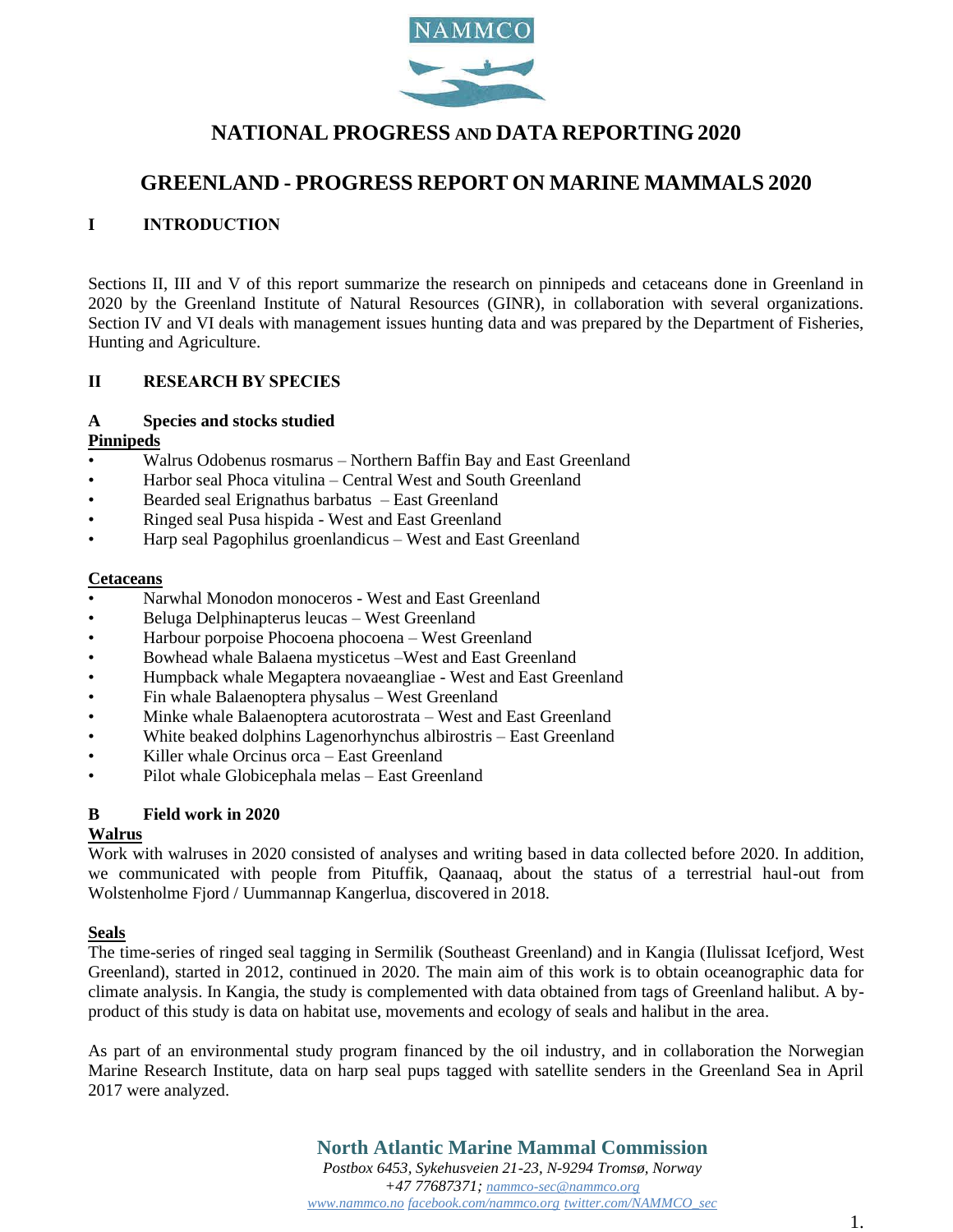A second project from the same environmental study program, this time in collaboration with the University of Aarhus, consisted of tagging ringed seals in the coastal waters of Northeast Greenland in august 2017. Both studies sent data well into 2018 and some of the analyses were carried out in 2020.

An interview study of harbor seals in West Greenland was initiated in 2019 and continued in 2020.

## **Cetaceans**

An aerial survey for narwhals, planned for May 2020, was cancelled due travel restrictions posed by the covid-19 pandemic. A telemetry study of bowhead whales in Disko Bay was also cancelled because of the pandemic.

Satellite telemetry of narwhals in East Greenland started in 2010. Fieldwork continued in 2020. However, there were no narwhals tagged in 2020.

In 2019, as in previous years, hunters from Qeqertarsuaq collected biopsies of bowhead whales during spring in Disko Bay.

Collection of identification pictures taken by the public of humpback whale flukes and dorsal fins from West Greenland continued throughout 2020.

Moorings to monitor underwater sounds placed in previous years in Melville Bay and other locations were collected in 2020.

The Danish Centre for Energy and Environment (DCE), University of Aarhus, maintains a database with observations collected by dedicated marine mammal and sea bird observers on board vessels carrying out seismic surveys under licences provided by the Governmen of Greenland.

## **C Laboratory work in 2020**

Laboratory work carried in 2019 included the analysis of stomach samples from seals and fish from Ilulissat (GINR and university of Aarhus), as well as genetic analyses of bowhead whales from Disko Bay (University of Oslo), genetic analysis of belugas and narwhals (University of Copenhagen) and chemical analysis on narwhal tusks (multiple locations).

Sound recordings from moorings in West and East Greenland are being analyzed for estimates of background noise and seasonal occurrence of marine mammals, as well as monitoring of seismic exploration.

#### **D Other studies in 2020**

A number of desktop studies were carried out during 2020, including analysis of catch statistics for a number of species and assessments of narwhal for scientific working groups under NAMMCO and of large whales for the IWC.

#### **E Research results in 2019**

The majority of research results from the fieldwork of 2020 are not available yet.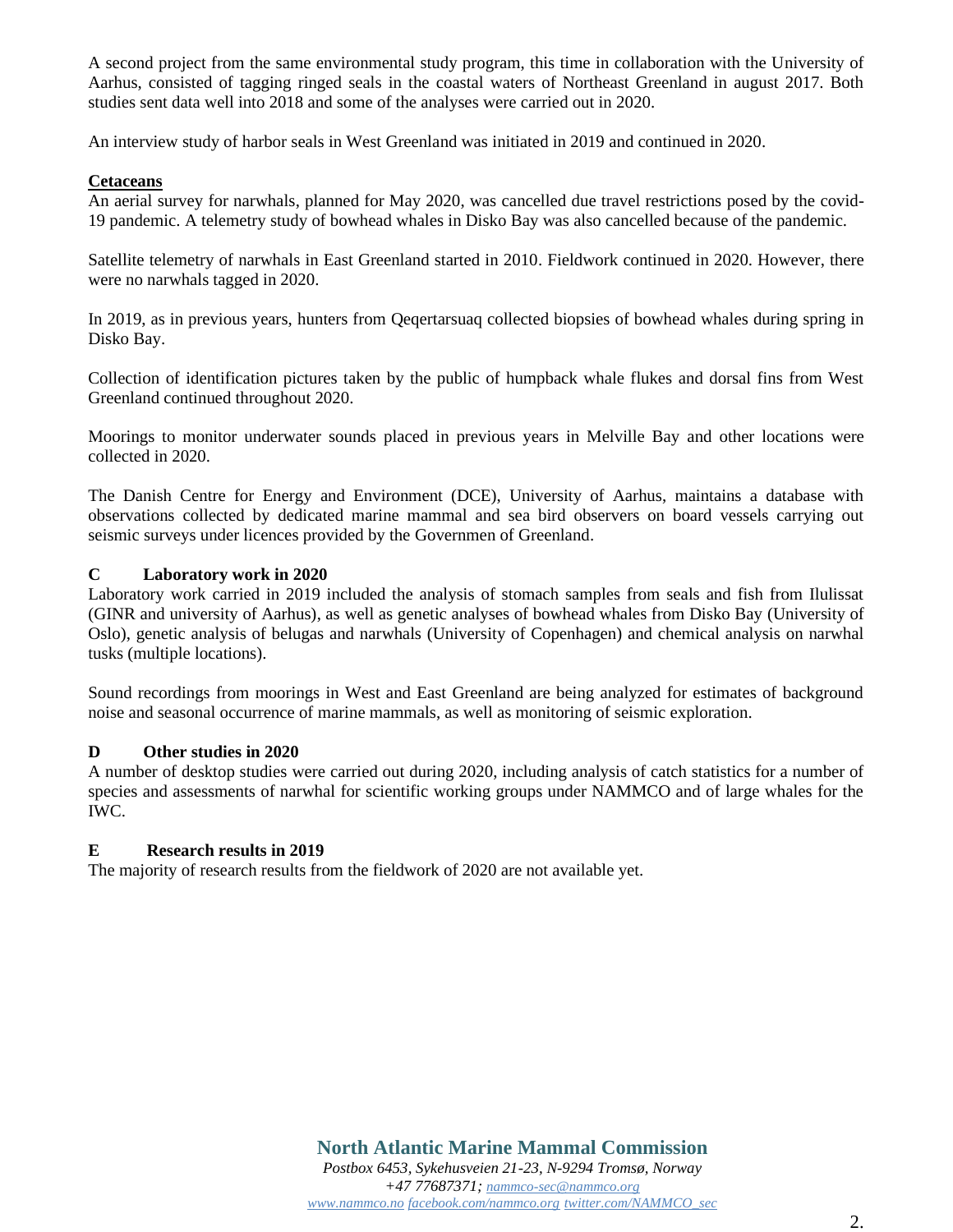## **III ONGOING (CURRENT) RESEARCH**

An automated camera will be mounted, for monitoring the newly established walrus haulout in Qaannaaq.

The time-series of ringed seal tagging in Sermilik (Southeast Greenland) and in Kangia (Jacobshavn Icefjord, West Greenland) will continue in 2021.

Marine mammal surveys planned for 2021 include the aerial survey for narwhals during spring off Ittoqqortoormiit that was cancelled in 2020.

To better understand stock delineation and to obtain complementary data for abundance estimates, GINR runs a series of satellite telemetry studies. In 2020, the focus will be on narwhals in East Greenland.

The long-term studies of bowhead whales in Disko Bay will also continue. Work in 2020 will focus in the collection of biopsy samples for mark – recapture abundance estimates.

Telemetry studies of narwhals in Scoresbysund, East Greenland, started in 2020. Tagging is planned for 2021.

Studies of large whales in Tasiilaq, Southeast Greenland, carried out by the Climate Research Centre (GCRC) at GINR will continue.

As in previous years, collection of identification pictures taken by the public of humpback whales flukes and dorsal fins from West Greenland will continue.

## **IV ADVICE GIVEN AND MANAGEMENT MEASURES TAKEN**

Advice and quotas for cetaceans and pinnipeds in the calendar year 2019 2020 are summarized in table 1.

Quotas for large whales are set by the IWC. At the IWC 67 meeting in 2018, the IWC agreed upon quotas and revised carry-over provisions for the new quota block 2019 – 2026. The IWC quotas were implemented in 2020 and 2021. The Ministry has also implemented the new carry-over provisions both in West Greenland for minke whales, fin whales, humpback whales and bowhead whales. The same process happened in relation to East Greenland minke whale starting in 2020. If the level of catches of other large whales than minke whales rises, the carry-over provision migh be fully utilized.

Minke whale catches West Greenland:

The quota was on 164. The total takes was on 109 minke whales, hereof 40 caught with vessels with harpoon cannon and 69 minke whales caught by collective - open boat hunts. No struck and lost were reported.

Furthermore, in all 52 minke whales were carried to 2020 hunting season from 2019. 3 minke whales caught by vessels with harpoon cannons and 49 by collective hunt. In all 161 minke whales were caught in 2020. 55 minke whales will be carried over to 2021 whale season in 2021.

Minke whale catches East Greenland:

The quota was on 20. The total takes was on 17 minke whales, all from Tasiilaq hunted from open boats with rifle. Furthermore, in all 3 minke whales were carried to 2020 hunting season from 2019. In all 20 minke whales were caught in 2020 whale season in East Greenland. 3 minke whales will be carried to 2021 whale season. No struck and lost were reported.

Finwhale, humpback and bowhead whale catches in West Greenland:

The finwhale quota was on 19, and 3 were caught.

Humpback whale quota was on 10, and 3 were caught.

Bowhead whale quota was on 2, and no catches in 2020.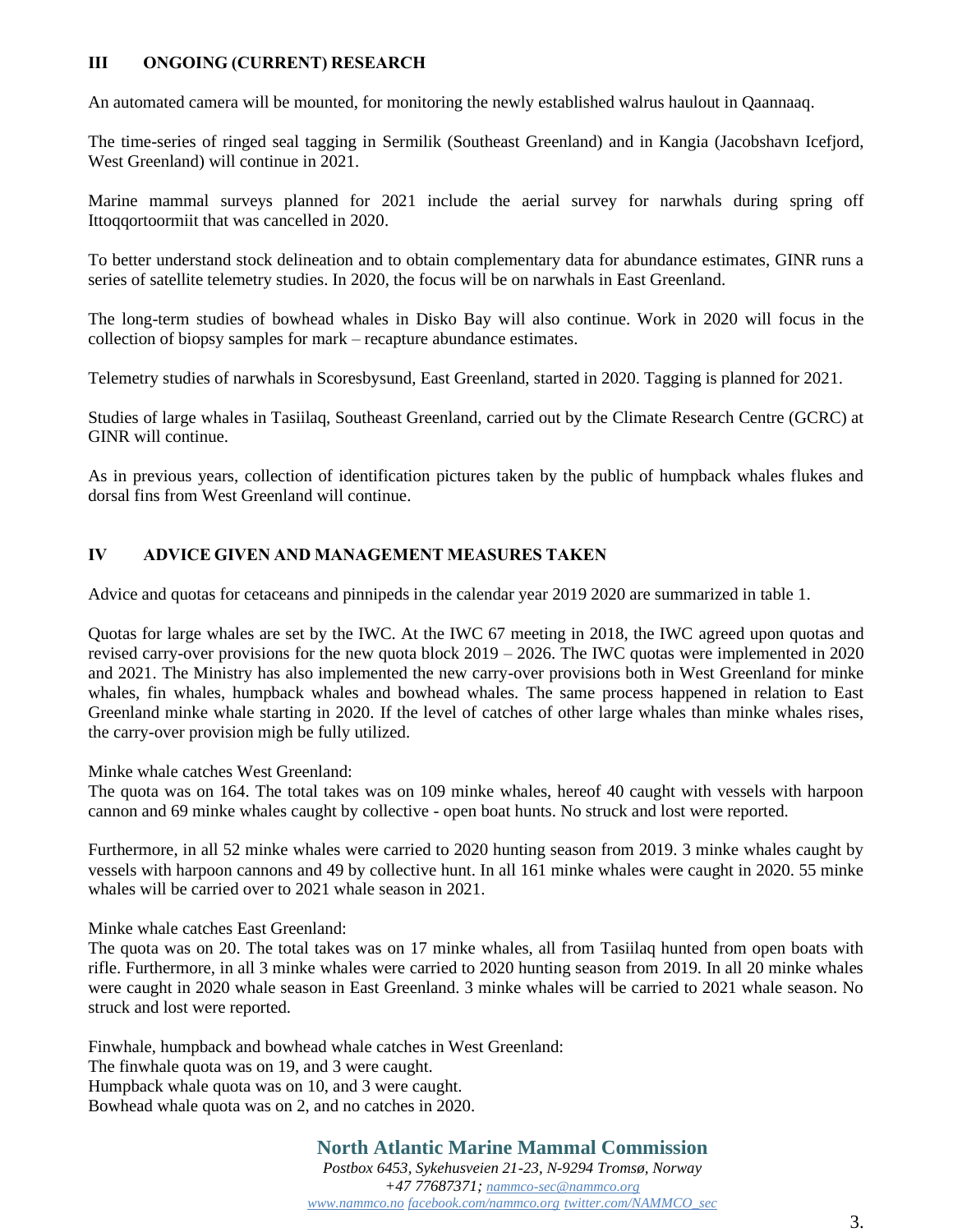The Government of Greenland sets the quotas for narwhals and belugas, with basis on user's knowledge and recommendations from NAMMCO and JCNB. Assuming that struck and lost animals were reported, quotas for narwhals in 2020 in Etah (Smith Sund), Qaanaaq (Inglefield Bredning) and Uummannaq would have been in accordance with the advice by NAMMCO and JCNB.

For Melville Bay, there was an original quota of 56 narwhals for 2020, compared with an advice of 70 narwhals. An additional quota of 14 narwhals was given to Upernavik in May, for a total quota of 70 narwhals for Melville Bay. There were 106 narwhals caught in Melville Bay in 2019 and, assuming a struck and loss rate of 7.6%, 281 narwhals were removed by hunting in Melville Bay from 2017 -2019. This is equivalent to an average of 94 removals per year, which is considerably higher than the advice. There was only two struck and lost report of narwhal in East Greenland in 2020, which was registered as a usage of two licensee. None report from Melville Bay was given on struck and lost.

The quota for 2020 for Disko Bay and Southwest Greenland was 111 narwhals, compared to an advice of 97, including struck and lost. The estimated average removals from  $2017 - 2019$  in this area was 97 narwhals per year.

During 2020, the advice from the Scientific Committee of NAMMCO for narwhals in East Greenland was not the same as the official NAMMCO advice, as the management committees did not meet in 2020 due to the Covid-19 pandemic and were not able to discuss the report of the Scientific Committee. The official NAMMCO advice for East Greenland in 2019 was that catches in Ittoqqortoormiit and Kangerlussuaq should not exceed 10 landed narwhals in each area, while there should be no catches in Tasiilaq. The advice from the Scientific Committee, based on a working group meeting on September 2019, was that number of narwhals in East Greenland, south of the National Park, had declined to a level where not even a small catch could be sustainable. Given that catches at the current level for even one year would have a significant negative impact, the SC recommended that there be an immediate reduction to 0 catches in East Greenland, at least until a new abundance estimate is generated.

In 2019, the Government of Greenland designed a plan for a gradual reduction of quota of narwhals starting in 2020 season in East Greenland, aiming to reach the advice of 10 narwhals in Ittoqqortoormiit and 10 in Kangerlussuaq by 2023. Following this plan, the East Greenland quotas at the start of 2020 were 40 narwhals for Ittoqqortoormiit, zero for Kangerlussuaq and 10 for Tasiilaq. An additional quota of 8 narwhals was given to Tasiilaq in June 2020, due to food safety and preserving hunting culture, which is seen as an Indigenous Peoples Right. Six of the additional quotas were utilized in 2020.

The Government of Greenland sets the quotas for beluga in West Greenland. The quotas for 2020 were in accordance with recommendations from 2015 by NAMMCO and JCNB. Until the 1920's, there used to be belugas in Southwest Greenland from fall to June. In order to facilitate the potential reestablishment of belugas in their historical range, NAMMCO Council recommended that belugas should be protected in Southwest Greenland, south of 65°N, and a seasonal closure in West Greenland during summer. In 2020 there was a quota of 20 belugas in Southwest Greenland and no seasonal closures. The Government of Greenland has decided not to follow the advice of NAMMCO, due to the assumption that it is unlikely that beluga will re-establish in the mentioned area due to several factors, including the increased level of ship traffic, much higher numbers of catching boats, climate and environmental changes. The Government of Greenland has decided not to establish seasonal closures because the quota has not been fully utilized during any year since the introduction of quotas in 2004. It is the assumption that hunting is not the only reason for no reestablishment of beluga in Mid West Greenland.

The Joint Working Group of the Scientific Committees of NAMMCO and JCNB (JWG) met in October 2020 and provided with new advice for belugas. As something new, the JWG considered the belugas that winter in the North Water Polynya as a separate stock, which is hunted in Qaanaaq, and estimated that a yearly catch of 37 belugas would give a probability of population increase of 70%. The previous advice for this area was that that a catch of 20 belugas a year in Qaanaaq was probably sustainable. The quota had been set as technical quota with 100 animals in a 5 year period, 20 animals per year, which had lead to frustration for the hunting communities. To maintain a 70% probability for population increase, the JWG recommended an annual landed catch of no

**North Atlantic Marine Mammal Commission**

*Postbox 6453, Sykehusveien 21-23, N-9294 Tromsø, Norway +47 77687371; [nammco-sec@nammco.org](mailto:nammco-sec@nammco.org) [www.nammco.no](http://www.nammco.no/) [facebook.com/nammco.org](http://www.facebook.com/nammco.org) [twitter.com/NAMMCO\\_sec](https://twitter.com/NAMMCO_sec)*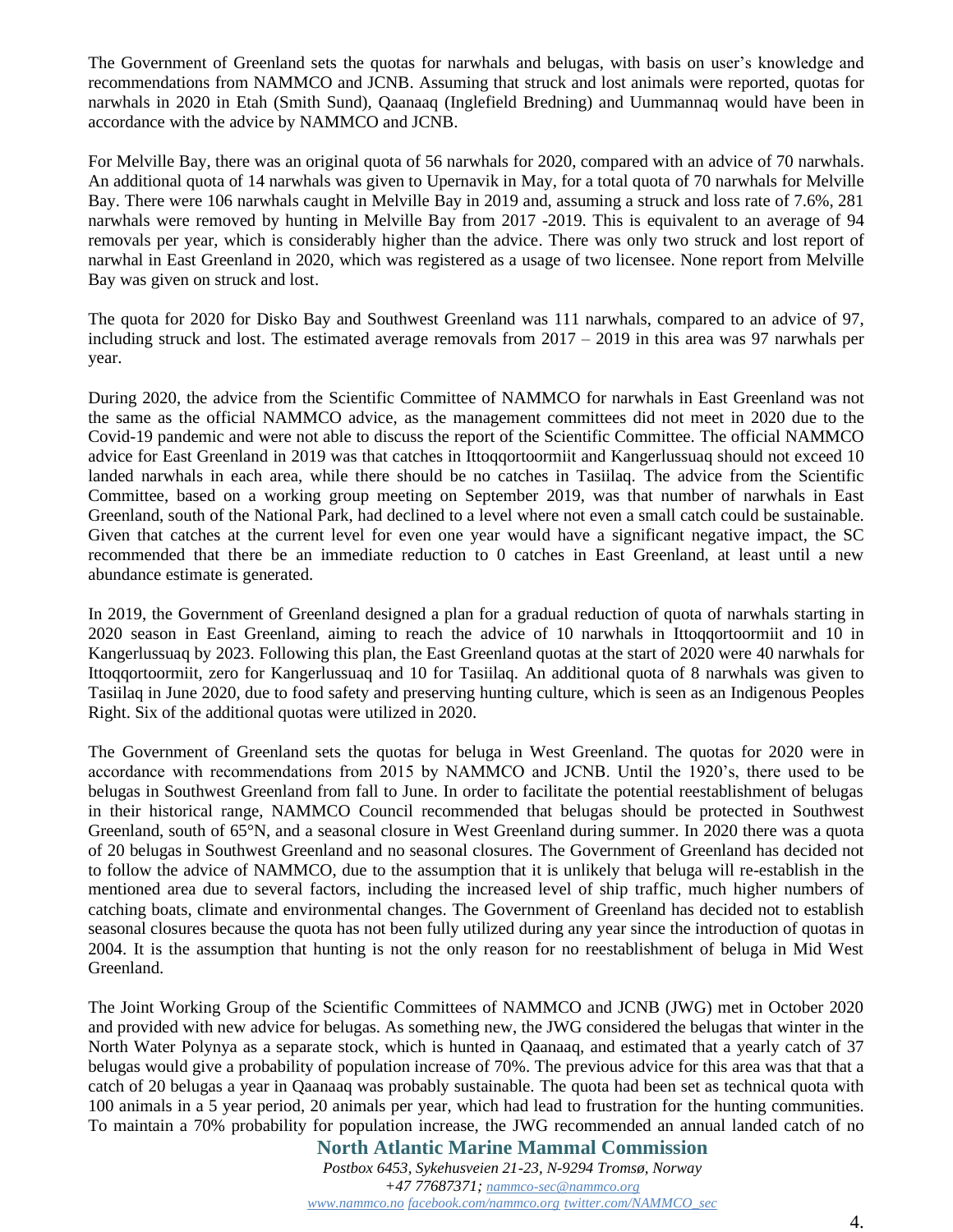more than 265 individuals south of Cape York and north of 65°. The new advice for both stocks (North Water and west Greenland) was provided in terms of landed animals, instead of total removals, as in the previous advice of 2015. This means that quotas based on the new advice do not need to take struck and lost into consideration.

In December 2020, the Government of Greenland announced new quotas for narwhal and beluga for 2021. The new beluga quotas include an increase of the quota for Qaanaaq from 20 to 37, compared to 2020. The Government also issued an 8-year plan to subtract an overhunt of 64 belugas that took place in Qaanaaq in 2019, so that the actual quota from 2021 to 2028 will be of 29 belugas per year. For West Greenland, the 2021 quota was 265 belugas, which is in accordance with the advice for the JWG. As in previous years, a portion of the West Greenland quota (5 belugas) was allocated to areas south of 65°.

The main management body for narwhal and beluga in West Greenland the Joint Commission between Greenland and Canada/Nunavut on Narwhal and Beluga in Baffin Bay has not held meeting to handle the newest report from November 2020 with advice from the Joint working Group.

The JWG was not able to complete the assessment for narwhals in West Greenland at their meeting in October 2020, and therefore there was no new advice for this species. In West Greenland, narwhal quotas for 2021 follow the advice from 2015 in Etah (5 narwhals), Qaanaaq (98 narwhals), Uummannaq (154 narwhals) and Disko Bay/rest of West Greenland (97). As in 2020, the quotas equal the advice without accounting for struck and lost animals. So, if the whole quota is taken, and struck and lost animals are not reported, the removals would be larger than advised. For East Greenland, quotas followed the plan set in 2021 and consisted of 5 narwhals for Tasiilaq, 10 for Kangerlussuaq and 25 for Ittoqqortoormiit. According to the NAMMCO SC, these catches could have a serious negative impact in the narwhals in East Greenland. The Government of Greenland has decided to balance the recommendation from JWG and the statements made by hunters, given that the statements are opposites to preserve the culture and due to food safety for the communities.

There are no quotas for pilot whale, harbor porpoise, white-sided and white-beaked dolphins and killer whales. In 2013, NAMMCO recommended that Greenland should take a closer look at the accuracy of catch data for harbor porpoises and killer whales. This work has not been completed. An Executive Order covering the mentioned small cetaceans is underway and is expected to be finished in 2021-22. In 2020, the Government of Greenland took notice of scientific reports showing high level of contaminants in killer whales in Greenland and the subsequent recommendation on not to use killer whales for human consumption nor animal feed. As a result, the Government of Greenland is considering setting a ban on the catch of killer whales through executive order.

Walrus quotas are given by the Government of Greenland, and in 2020 and 2021, as in previous years, the Government of Greenland followed the advice from NAMMCO. Quotas for 2020 were 79 in Baffin Bay, 74 in Davis Strait / Baffin Island and 17 in East Greenland. Quotas for 2021 are unamended. The Government of Greenland has implemented a carry-over provision, so unused quotas are carried to next walrus season, including the provision regarding the request to report both struck and lost and landed animals. The walrus quotas both in West and East Greenland are un-amended.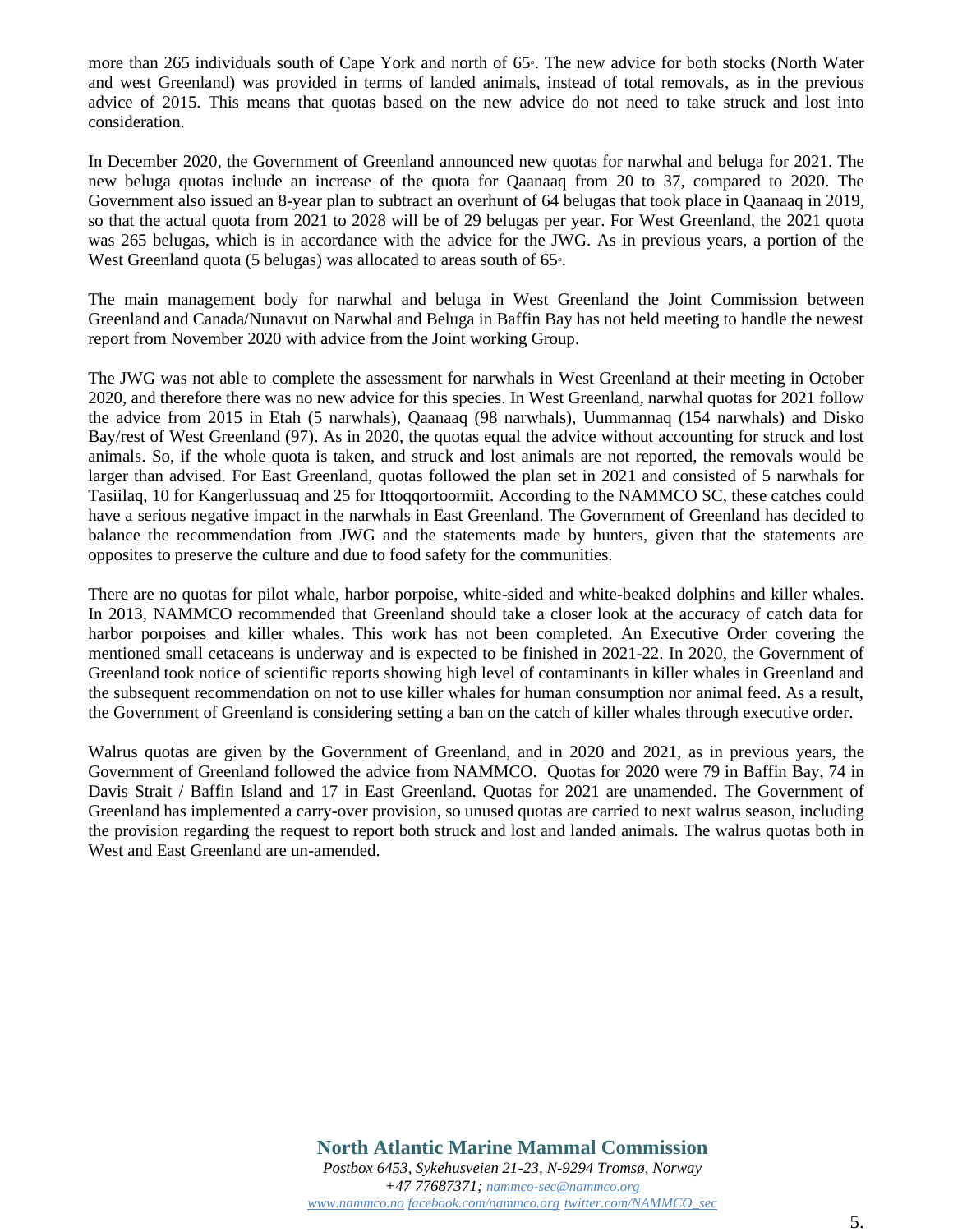

Table 1. Overview of management advice per stock and the quota or other management measures used in 2020.

| <b>Species - stock</b>                       | <b>Advisor</b>           | <b>Advice in 2020</b>                           | <b>Management measure 2020</b>                                                                   |
|----------------------------------------------|--------------------------|-------------------------------------------------|--------------------------------------------------------------------------------------------------|
| Harbour seal                                 | <b>NAMMCO</b>            | Total protection                                | Protected since 2010                                                                             |
| Grey seal                                    | <b>NAMMCO</b>            | Total protection                                | Protected since 2010                                                                             |
| Harp seal                                    | <b>ICES/NAFO/NAMMCO</b>  | No concern                                      | No catch limit                                                                                   |
| Hooded seal                                  | <b>ICES/NAFO/NAMMCO</b>  | No concern                                      | No catch limit                                                                                   |
| Walrus - Baffin Bay                          | <b>NAMMCO</b>            | 84 landed animals                               | Quota of 79                                                                                      |
| Walrus - Davis Strait / Baffin Island        | <b>NAMMCO</b>            | 86 landed animals                               | Quota of 74                                                                                      |
| Walrus - East Greenland                      | <b>NAMMCO</b>            | 17 landed animals                               | Quota of 17                                                                                      |
| Beluga - West Greenland                      | <b>JCNB &amp; NAMMCO</b> | 320 landed animals.<br>Protection south of 65°N | Quota of 320, of which 20 are allocated<br>south of 65°N                                         |
| Beluga - Qaanaaq                             | <b>JCNB &amp; NAMMCO</b> | Catch of 20 acceptable                          | Quota of 20                                                                                      |
| Narwhal - Etah                               | <b>JCNB &amp; NAMMCO</b> | 5 removals                                      | Quota of 5                                                                                       |
| Narwhal - Inglefield Bredning                | <b>JCNB &amp; NAMMCO</b> | 98 removals                                     | Quota of 98                                                                                      |
| Narwhal - Melville Bay                       | <b>JCNB &amp; NAMMCO</b> | 70 removals                                     | Quota of 70 (106 reported caught in<br>2019)                                                     |
| Narwhal - Uummannaq                          | <b>JCNB &amp; NAMMCO</b> | 154 removals                                    | Quota of 140                                                                                     |
| Narwhal - Disko Bay to South Greenland area  | <b>JCNB &amp; NAMMCO</b> | 97 removals                                     | Quota of 97 <sup>i</sup>                                                                         |
| Narwhal - Ittoqqortoormiit                   | <b>NAMMCO</b>            | 10 landed animals (SC: 0<br>catches)            | Quota of 40                                                                                      |
| Narwhal - Kangerlussuaq                      | <b>NAMMCO</b>            | 10 landed animals (SC: 0<br>catches)            | Quota of 0                                                                                       |
| Narwhal - Tasiilaq                           | <b>NAMMCO</b>            | 0 catches                                       | Quota of $10+8=18$ (there was a overhunt<br>of 6 and 6 of the additional quota were<br>utilized) |
| Bowhead whale - West Greenland/Arctic Canada | <b>IWC</b>               | 5 removals acceptable                           | Quota of 2                                                                                       |
| Humpback whale - West Greenland              | <b>IWC</b>               | 10 removals acceptable                          | Quota of 10                                                                                      |
| Fin whale - West Greenland                   | <b>IWC</b>               | 19 removals acceptable                          | Quota of 19                                                                                      |
| Minke whale - West Greenland                 | <b>IWC</b>               | 164 removals acceptable                         | Quota of 164                                                                                     |
| Minke whale - East Greenland                 | <b>IWC</b>               | 20 removals acceptable                          | Quota of 20                                                                                      |

<sup>i</sup> The quota in the Disko Bay area was 85, and the remaining 12 were allocated to West and Southwest Greenland.

**North Atlantic Marine Mammal Commission**

*Postbox 6453, Sykehusveien 21-23, N-9294 Tromsø, Norway*

*+47 77687371; [nammco-sec@nammco.org](mailto:nammco-sec@nammco.org)*

*[www.nammco.no](http://www.nammco.no/) [facebook.com/nammco.org](http://www.facebook.com/nammco.org) [twitter.com/NAMMCO\\_sec](https://twitter.com/NAMMCO_sec)*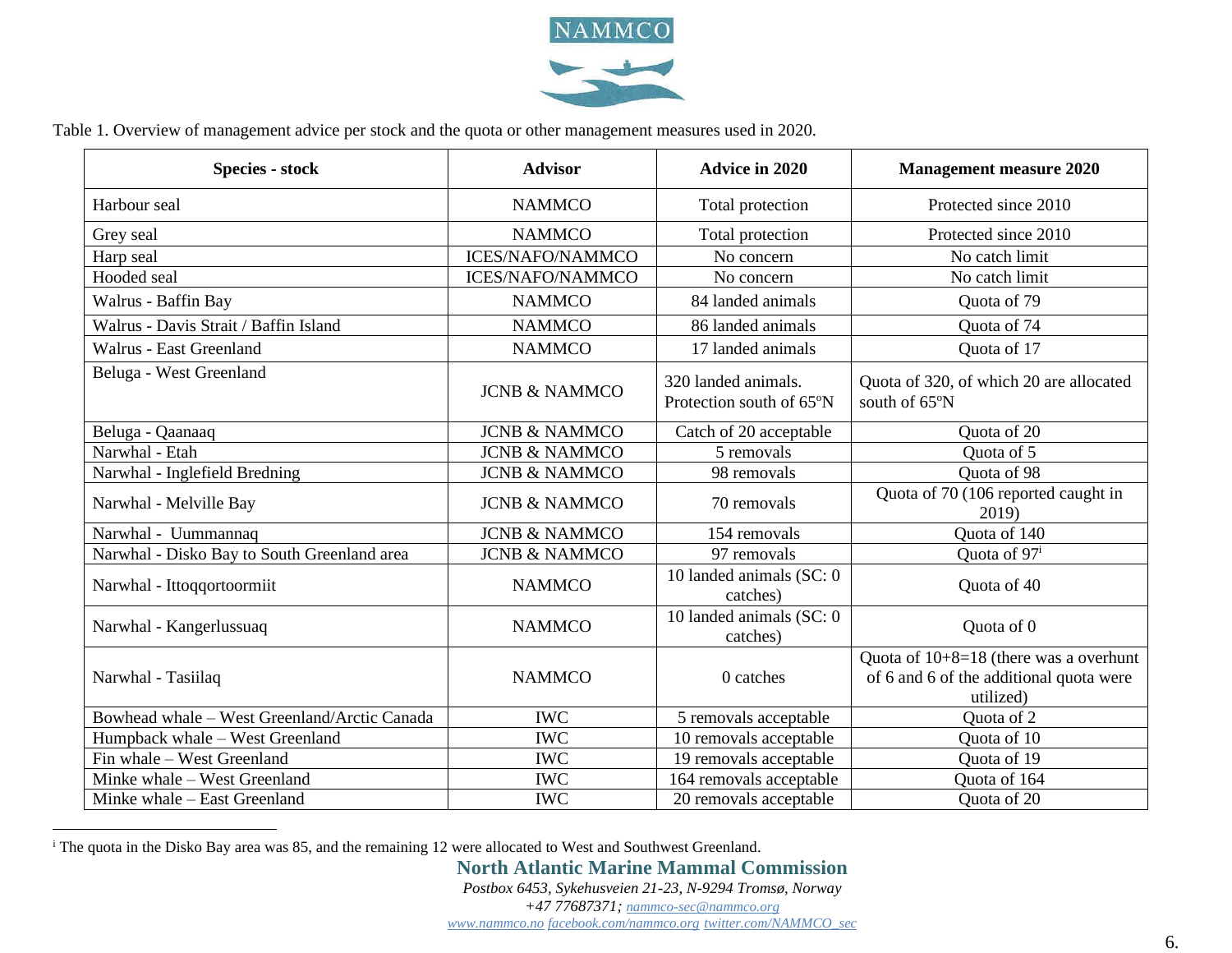

# **V PUBLICATIONS AND DOCUMENTS**

### **Peer reviewed**

- Bachmann L, Carbrera AA, Heide-Jørgensen MP, Shpak OV, Lydersen C, Wiig Ø, Kovacs KM (2020) Mitogenomics and the genetic differentiation of contemporaray *Balaena mysticetus* (Cetacea) from Svalbard. Zoological Journal of the Linnean Society XX: 1-12.
- Boye TK, Garde E, Nielsen J, Hedeholm R, Olsen J, Simon M (2020) Estimating the Age of West Greenland Humpback Whales Through Aspartic Acid Racemization and Eye Lens Bomb Radiocarbon Methods. Frontiers in Marine Science 6: 811<https://www.frontiersin.org/article/10.3389/fmars.2019.00811>
- Chambault P, Tervo OM, Garde E, Hansen RG, Blackwell SB, Williams TM, Dietz R, Albertsen CM, Laidre K, Richard P, Sinding M-HS, Schmidt HC, Heide-Jørgensen MP (2020) The impact of rising sea temperatures on an Arctic top predator, the narwhal. Nature Scientific Reports 10:18678 | <https://doi.org/10.1038/s41598-020-75658-6>
- Frasier TR, Petersen S, Postma L, Johnson L, Heide-Jørgensen MP, Ferguson S (2020) Abundance estimation from genetic mark-recapture data when not all sites are sampled: an example with the bowhead whale. Global Ecology and Conservation 22<https://doi.org/10.1016/j.gecco.2020.e00903>
- Givens GH, Heide-Jørgensen MP (2020) Abundance. In *The Bowhead Whale: Balaena Mysticetus: Biology and Human Interactions*, eds. J.C. George J.G.M. Thewissen, 77-86
- Graham ZA, Garde E, Heide-Jørgensen MP, Palaoro AV (2020) The longer the better: evidence that narwhal tusks are sexually selected. Biology Letters 16: 20190950.<http://dx.doi.org/10.1098/rsbl.2019.0950>
- Heide-Jørgensen MP, Garde E, Hansen RG, Tervo OM, Sinding M-HS, Witting L, Marcoux M, Watt C, Kovacs KM, Reeves RR (2020) Narwhals require targeted conservation. Science 23 October 2020, Vol. 370 Iss 6515, p. 416.
- Heide-Jørgensen MP, Hansen RG, Shpak OV (2020) Distribution, migrations, and ecology of the Atlantic and the Okhotsk Sea populations. In *The Bowhead Whale: Balaena Mysticetus: Biology and Human Interactions*, eds. J.C. George J.G.M. Thewissen, 57-76
- Heide-Jørgensen MP, Blackwell SB, Williams TM, Sinding M-HS, Skovrind M, Tervo OM, Garde E, Hansen RG, Nielsen NH, Ngô MC, Ditlevsen S (2020) Some like it cold: Temperature dependent habitat selection by narwhals. Ecology and Evolution 2020; 10: 8073-8090. DOI: 10.1002/ece3.6464
- Kovacs KM, Lydersen C, Vacquiè-Garcia J, Shpak O, Glazov D, Heide-Jørgensen MP (2020) The endangered Spitsbergen bowhead whales´secrets revealed after hundreds of years in hiding. Biology Letters 16:20200148.<http://dx.doi.org/10.1098/rsbl.2020.0148>
- Louis M, Skovrind M, Castruita JAS, Garilao C, Kaschner K, Gopalakrishnan S, Haile JS, Lydersen C, Kovacs KM, Garde E, Heide-Jørgensen MP, Postma L, Ferguson SH, Willerslev E, Lorenzen ED (2020) Influence of past climatic change on phylogeography and demographic history of narwhals. Proceedings of the Royal Society B 287: 20192964.<http://dx.doi.org/10.1098/rspb.2019.2964>
- Lydersen C, Vacquié-Garcia J, Heide-Jørgensen MP, Øien N, Guinet C, Kovacs K (2020) Autumn movements of fin whales (*Balaenoptera physalus*) from Svalbard, Norway, revealed by satellite tracking. Scientific Reports 10:16966,<https://doi.org/10.1038/s41598-020-73996-z>
- Morin P, Archer F, Avila C, Balacco J, Bukham Y, Chow W, Fedrigo O, Formenti G, Fronczek J, Fungtammasan A, Gulland F, Haase B, Heide-Jørgensen MP, Houck M. Howe K, Misuraca A, Mountcastle J, Musser W, Paez S, Pelan S, Phillippy A, Rhie A, Robinson JA, Rojas-Bracho L, Rowles T, Ryder O, Smith C, Stevenson S, Taylor B, Teilmann J, Torrance J, Wells R, Westgate A, Jarvis ED (2020)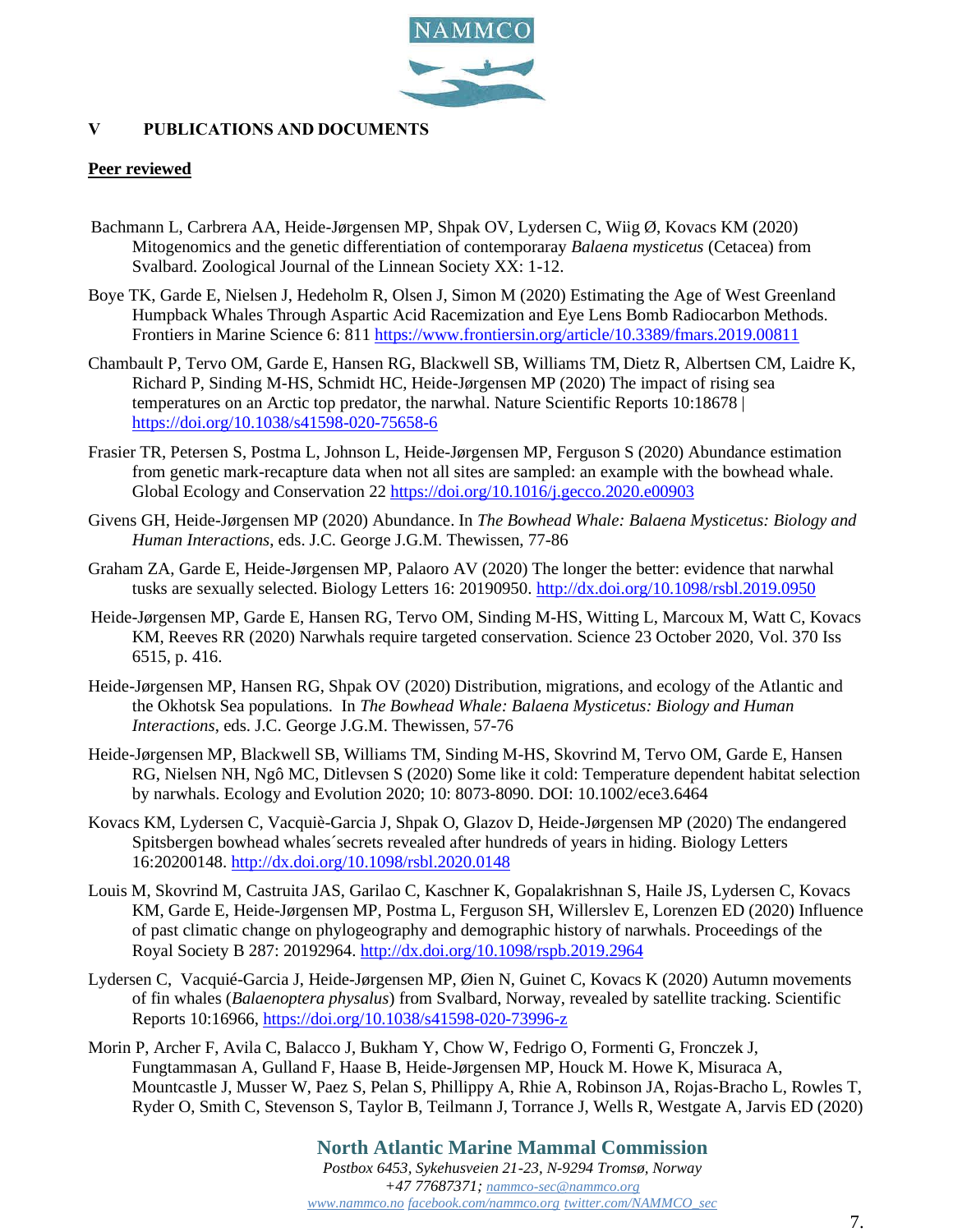Reference genome and demographic history of the most endangered marine mammal, the vaquita. Molecular Ecology 2020;00:1-13,<https://doi.org/10.1111/1755-0998.13284>

- Olnes J, Citta J, Quakenbush L, George C, Harwood LA, Lea E, Heide-Jørgensen MP (2020) [Use of the Alaskan](https://www.researchgate.net/publication/342300032_Use_of_the_Alaskan_Beaufort_Sea_by_bowhead_whales_Balaena_mysticetus_tagged_with_satellite_transmitters_2006_-_2018)  Beaufort Sea by bowhead whales (*Balaena mysticetus*[\) tagged with satellite transmitters, 2006 –](https://www.researchgate.net/publication/342300032_Use_of_the_Alaskan_Beaufort_Sea_by_bowhead_whales_Balaena_mysticetus_tagged_with_satellite_transmitters_2006_-_2018) 2018. Arctic
- Rosing-Asvid A, Teilmann J, Olsen MT, Dietz R (2020) Deep diving harbor seals (*Phoca vitulina*) in South Greenland: movements, diving, haul‑out and breeding activities described by telemetry. Polar Biology 43:359–368.
- Spaan KM, Noordenburg CV, Plassmann MM, Schultes L, Shaw S, Berger M, Heide-Jørgensen MP, Rosing-Asvid A, Granquist SM, Dietz R, Sonne C, Rigét F, Roos A, Benskin JP (2020) Fluorine Mass Balance and Suspect Screening in Marine Mammals from the Northern Hemisphere. Environmental Science & Technology 54 (7), 4046-4058. DOI: 10.1021/acs.est.9b06773. <https://pubs.acs.org/doi/abs/10.1021/acs.est.9b06773>
- Søltoft-Jensen A, Heide-Jørgensen MP, Ditlevsen S (2020) Modelling the sound production of narwhals using a point process framework with memory effects. Annals of Applied Statistics Vol. 14, No. 4, 2037-2052 [doi.org/10.1214/20-AOAS1379](http://dx.doi.org/10.1214/20-AOAS1379)
- Teilmann J, Agersted MD, Heide-Jørgensen MP (2020) A comparison of CTD satellite-linked tags for large cetaceans - Bowhead whales as real-time autonomous sampling platforms. Deep–Sea Research I (157) 103213
- Tervo OM, Ditlevsen S, Ngô MC, Nielsen NH, Blackwell SB, Williams TM, Heide-Jørgensen MP (2020) Hunting by the stroke: How foraging drives diving behavior and swimming biomechanics of East-Greenland narwhals (*Monodon monoceros*). Frontiers of Marine Science.
- Ugarte F, Rosing-Asvid A, Heide-Jørgensen MP, Laidre KL (2020) Marine Mammals of the Greenland Seas. In: Goldstein, M.I., DellaSala, D.A. (Eds.), Encyclopedia of the World's Biomes, vol. 2. Elsevier, pp. 575– 586. doi:<https://doi.org/10.1016/B978-0-12-409548-9.12485-6>
- Williams TM, Heide-Jørgensen MP, Pagano AM, Bryce M (2020) Hunters versus Hunted: New perspectives on the energetic costs of survival at the top of the food chain. Functional Ecology 34: 2015-2019. doi:10.1111/1365-2435.13649
- Witting, L. (2020) The natural selection of metabolism explains curvature in fossil body mass evolution. Evolutionary Biology 47:56-75. DOI 10.1007/s11692-020-09493-y

### **Meeting documents**

- Garde E, Hansen RG, Heide-Jørgensen MP (2020) Narwhal hunting in Melville Bay, West Greenland, 2005 to 2019. JWG/2020/10.
- Garde E, Heide-Jørgensen MP (2020) Update on catch statistics for belugas, Delphinapterus leucas, in Greenland, 1993–2019. JWG/2020/12.
- Garde E, Heide-Jørgensen MP (2020) Update on catch statistics for narwhal, Monodon monoceros, in Greenland, 2005 to 2019. JWG/2020/11.
- Garde E (2020) Female narwhal age at sexual maturity. NAMMCO-JCNB/ JWG/2020/20
- Hansen RG, Borchers DL, Heide-Jørgensen MP (2020). Trends in abundance and distribution of narwhals (*Monodon monoceros*) on the summering grounds in Inglefield Bredning and Melville Bay, Greenland from 2007–2019. NAMMCO-JCNB/JWG/2020/17
- Heide-Jørgensen MP (2020) Abundance of narwhals in Inglefield Bredning in 1985 and 1986. NAMMCO-JCNB/JWG/2020/14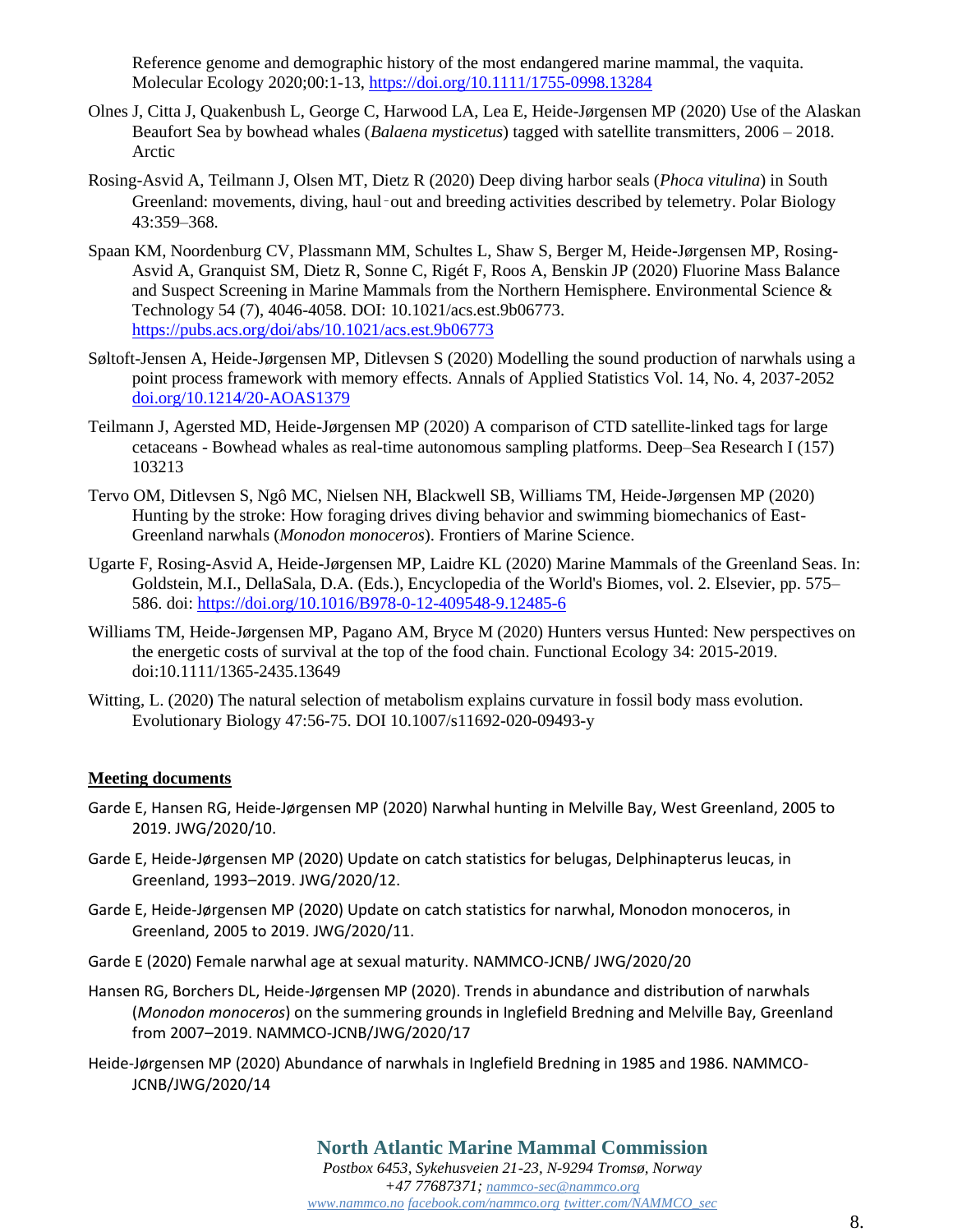- Heide-Jørgensen MP (2020). Abundance of narwhals in Inglefield Bredning in 2001 and 2002. NAMMCO-JCNB/ JWG/2020/18
- Heide-Jørgensen MP, Hansen RG (2020). Abundance of narwhals and belugas in the eastern part of the North Water in April 2018. NAMMCO-JCNB/JWG/2020/15
- Punt AE, Allison C, Witting L (2020) Consolidated testing of Strike Limit Algorithms for West and East Greenland common minke whales. IWC/SC/68/IST/06
- Rosing-Asvid (2020) Estimated consumption in the Greenland Sea by seals. Input to the ICES working group on integrated ecosystem assessment of the Greenland Sea.
- Rosing-Asvid (2020) Seals and polar bears in Northeast Greenland in relation to climate. Input to the Strategic environmental study plan for Northeast Greenland.
- Rosing-Asvid A (2020) Status of harbor seals in Greenland. Working paper for the NAMMCO Working group on coastal seals, 32 pp.
- Tervo OM, Hansen RG, Borchers D, Heide-Jørgensen MP (2020). Preliminary results on estimation of abundance of narwhals (*Monodon monoceros*) using density surface modelling. NAMCO-JCNB/ JWG/2020/19
- Witting L (2020). Abundance matrix for the meta model in 2017 and 2020. NAMMCO-JCNB/ JWG/2020/21
- Witting L (2020) An assessment model for beluga in the North Water 2020. NAMMCO-JCNB/JWG/2020/06
- Witting L (2020) Assessment of beluga wintering off West Greenland 2020. NAMMCO-JCNB/JWG/2020/07
- Witting L (2020) Meta-population model for narwhals in East Canada and West Greenland 2020. NAMMCO-JCNB/JWG/2020/08
- Witting L (2020) Optimal meta population removals for narwhals in East Canada and West Greenland 2020. NAMMCO-JCNB/JWG/2020/09
- Witting L (2020) Harp seals in the Barents Sea/White Sea. NAMMCO/ICES Seal Modelling Workshop.
- Witting L (2020) A population model with selection-delayed dynamics for hooded seals in the Greenland Sea. NAMMCO/ICES Seal Modelling Workshop.

## **Reports and other written documents**

- APNN (2020) 2020 kvoter for hvidhvaler og narhvaler. Nyhed fra d. 20. januar. [https://naalakkersuisut.gl/da/Naalakkersuisut/Nyheder/2020/01/0301\\_Qilalugartassiissutit](https://naalakkersuisut.gl/da/Naalakkersuisut/Nyheder/2020/01/0301_Qilalugartassiissutit)
- APNN (2020) 2021 National kvote for hvid- og narhvaler. Nyhed fra d. 21. december. [https://naalakkersuisut.gl/da/Naalakkersuisut/Nyheder/2020/12/2112\\_nar\\_hvid\\_hvaler](https://naalakkersuisut.gl/da/Naalakkersuisut/Nyheder/2020/12/2112_nar_hvid_hvaler)
- APNN (2020) 2021 Regionale kvoter for hvid- og narhvaler. Nyhed fra d. 23. december. [https://naalakkersuisut.gl/da/Naalakkersuisut/Nyheder/2020/12/2312\\_Regionale\\_kvoter\\_Hvid\\_narhval](https://naalakkersuisut.gl/da/Naalakkersuisut/Nyheder/2020/12/2312_Regionale_kvoter_Hvid_narhvaler) [er](https://naalakkersuisut.gl/da/Naalakkersuisut/Nyheder/2020/12/2312_Regionale_kvoter_Hvid_narhvaler)
- APNN (2020) Carry-over kvoter for sildepiskere for kvoteåret 2020 fra 2019. Nyhed fra d. 7. juli. [https://naalakkersuisut.gl/da/Naalakkersuisut/Nyheder/2020/07/0707\\_Tikaagulliit](https://naalakkersuisut.gl/da/Naalakkersuisut/Nyheder/2020/07/0707_Tikaagulliit)
- APNN (2020) Fritstilling af resterende sildepiskerkvote til godkendte fartøjer og joller i Vest. Nyhed fra d. 16. december. https://naalakkersuisut.gl/da/Naalakkersuisut/Nyheder/2020/12/1612 fritstilling sildepisker
- APNN (2020) Genfordeling nr. 2 af sildepiskere 2020. Nyhed fra d. 23. oktober. [https://naalakkersuisut.gl/da/Naalakkersuisut/Nyheder/2020/10/2310\\_sildepisker](https://naalakkersuisut.gl/da/Naalakkersuisut/Nyheder/2020/10/2310_sildepisker)
- APNN (2020) Hvalros-kvoter for 2021. Nyhed fra d. 30. november. [https://naalakkersuisut.gl/da/Naalakkersuisut/Nyheder/2020/11/3011\\_hvalroskvoter2021](https://naalakkersuisut.gl/da/Naalakkersuisut/Nyheder/2020/11/3011_hvalroskvoter2021)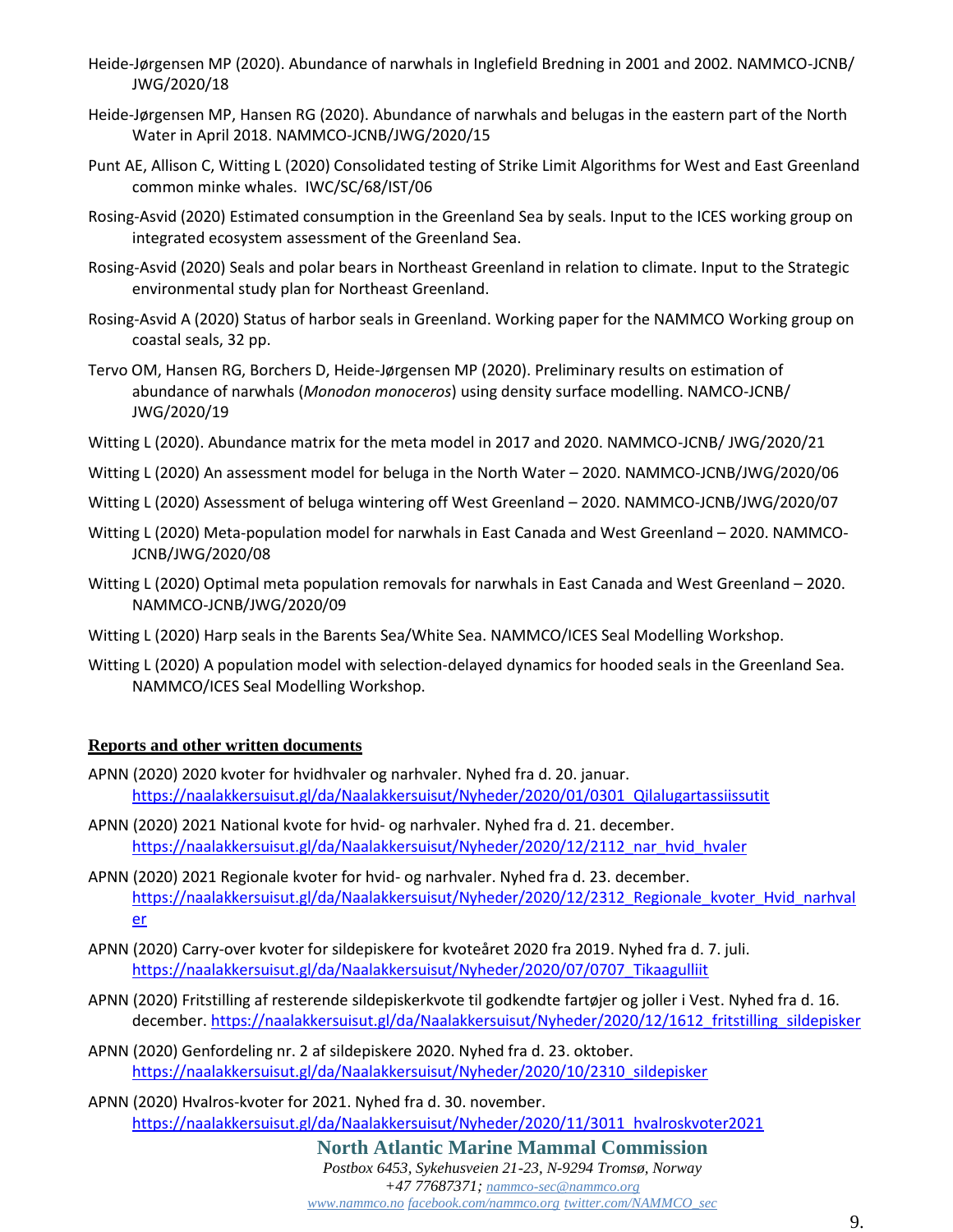- APNN (2020) Kvoten på narhvaler i Ittoqqortoormiit er opbrugt. Nyhed fra d. 29. september. [https://naalakkersuisut.gl/da/Naalakkersuisut/Nyheder/2020/09/2909\\_opbrugt-kvote](https://naalakkersuisut.gl/da/Naalakkersuisut/Nyheder/2020/09/2909_opbrugt-kvote)
- APNN (2020) Kvoten på narhvaler i Tasiilaq er opbrugt. Nyhed fra d. 27. april. [https://naalakkersuisut.gl/da/Naalakkersuisut/Nyheder/2020/04/2704\\_narhvaler](https://naalakkersuisut.gl/da/Naalakkersuisut/Nyheder/2020/04/2704_narhvaler)
- APNN (2020) Narhvalfangst i Upernavik by stoppes midlertidigt da nogle fangstmeldinger mangler. Nyhed fra d. 23. april[. https://naalakkersuisut.gl/da/Naalakkersuisut/Nyheder/2020/04/2304\\_UPV-qilalukkat](https://naalakkersuisut.gl/da/Naalakkersuisut/Nyheder/2020/04/2304_UPV-qilalukkat)
- APNN (2020) Nationale kvoter for fangst af store hvaler 2021. Nyhed fra d. 21. december. [https://naalakkersuisut.gl/da/Naalakkersuisut/Nyheder/2020/12/2112\\_store\\_hvaler](https://naalakkersuisut.gl/da/Naalakkersuisut/Nyheder/2020/12/2112_store_hvaler)
- APNN (2020) Overførsel af kvoter for sildepisker 2020. Nyhed ra d. 18. september. [https://naalakkersuisut.gl/da/Naalakkersuisut/Nyheder/2020/09/1809\\_Sildepisker-2020](https://naalakkersuisut.gl/da/Naalakkersuisut/Nyheder/2020/09/1809_Sildepisker-2020)
- APNN (2020) Regionale fordeling af kvoter for sildepisker for kvoteåret 2021. Nyhed fra d. 16. december. [https://naalakkersuisut.gl/da/Naalakkersuisut/Nyheder/2020/12/1612\\_regionale\\_kvoter](https://naalakkersuisut.gl/da/Naalakkersuisut/Nyheder/2020/12/1612_regionale_kvoter)
- APNN (2020) Tildeling af ekstrakvote på narhvaler i Upernavik forvaltningsområde maj 2020. Nyhed fra d. 26. maj. [https://naalakkersuisut.gl/da/Naalakkersuisut/Nyheder/2020/05/2605\\_narhvaler](https://naalakkersuisut.gl/da/Naalakkersuisut/Nyheder/2020/05/2605_narhvaler)
- APNN (2020) Vedrørende øjeblikkelig stop for fangst af carry-over sildepiskere fra 2019 til 2020 i Vestgrønland for både fællesfangst og harpunkanonfangst. Nyhed fra d. 19. August. [https://naalakkersuisut.gl/da/Naalakkersuisut/Nyheder/2020/08/1908\\_OejeblikkeligtStopSildepiskere](https://naalakkersuisut.gl/da/Naalakkersuisut/Nyheder/2020/08/1908_OejeblikkeligtStopSildepiskere)
- Christensen PB, Høgslung S (2020) Nuup Kangerlua, exploring an Arctic fjord. ISBN 978-87-406-6546-8. 127 pp.
- GINR (2020) Cites non detriment findings for havpattedyr i Grønland 2020. Greenland Institute of Natural Resources. CITES Scientific Authority in Greenland. [https://natur.gl/raadgivning/raadgivning](https://natur.gl/raadgivning/raadgivning-havpattedyr/)[havpattedyr/](https://natur.gl/raadgivning/raadgivning-havpattedyr/)
- GINR (2020) De fleste bestande af havpattedyr har det godt i Grønland med få undtagelser. Nyhed fra d. 26. juni. [https://natur.gl/year/2020/de-fleste-bestande-af-havpattedyr-har-det-godt-i-groenland-med-faa](https://natur.gl/year/2020/de-fleste-bestande-af-havpattedyr-har-det-godt-i-groenland-med-faa-undtagelser/)[undtagelser/](https://natur.gl/year/2020/de-fleste-bestande-af-havpattedyr-har-det-godt-i-groenland-med-faa-undtagelser/)
- GINR (2020) NAMMCO udgiver opdateret viden om hvid- og narhvalbestande. Nyhed fra d. 15. september. <https://natur.gl/year/2020/nammco-udgiver-opdateret-viden-om-hvid-og-narhvalbestande/>
- GINR (2020) Naturinstituttet modtager stor bevilling til forskning i narhvaltænder. Nyhed fra d. 17. december. <https://natur.gl/year/2020/naturinstituttet-modtager-stor-bevilling-til-forskning-i-narhvaltaender/>
- GINR (2020) Narhvalens fortid og fremtid afsløret af DNA. Nyhed fra d. 28. april. <https://natur.gl/year/2020/narhvalens-fortid-og-fremtid-afsloeret-af-dna/>
- GINR (2020) Narhvalens lange tand: størrelsen er afgørende i dysten om hunner. Nyhed fra d. 19. marts. <https://natur.gl/year/2020/narhvalens-lange-tand-stoerrelsen-er-afgoerende-i-dysten-om-hunner/>
- GINR (2020) Narhvaltælling I Østgrønland, vinter 2020. Nyhed fra d. 12. februar. <https://natur.gl/year/2020/narhval-taelling-i-oestgroenland-vinter-2020/>
- GINR (2020) Notat fra Pinngortitaleriffik om narhval tælling i Østgrønland, vinter 2020. Notat til KNAPK fra d. 11. februar
- GINR (2020) Optællinger af dyr er for specialister. Nyhed fra d. 29. juli. [https://natur.gl/year/2020/optaellinger](https://natur.gl/year/2020/optaellinger-af-dyr-er-for-specialister/)[af-dyr-er-for-specialister/](https://natur.gl/year/2020/optaellinger-af-dyr-er-for-specialister/)
- GINR (2020) Vintertælling af narhvaler og mørkning af grønlandshvaler udsat til næste år. Nyhed fra d. 28. april. [https://natur.gl/year/2020/vintertaelling-af-narhvaler-og-maerkninger-af-groenlandshvaler-udsat-til](https://natur.gl/year/2020/vintertaelling-af-narhvaler-og-maerkninger-af-groenlandshvaler-udsat-til-naeste-aar/)[naeste-aar/](https://natur.gl/year/2020/vintertaelling-af-narhvaler-og-maerkninger-af-groenlandshvaler-udsat-til-naeste-aar/)
- Hansen RG (2020) Note on bowhead whales in East Greenland. Notat til selvstyret fra d. 11. maj